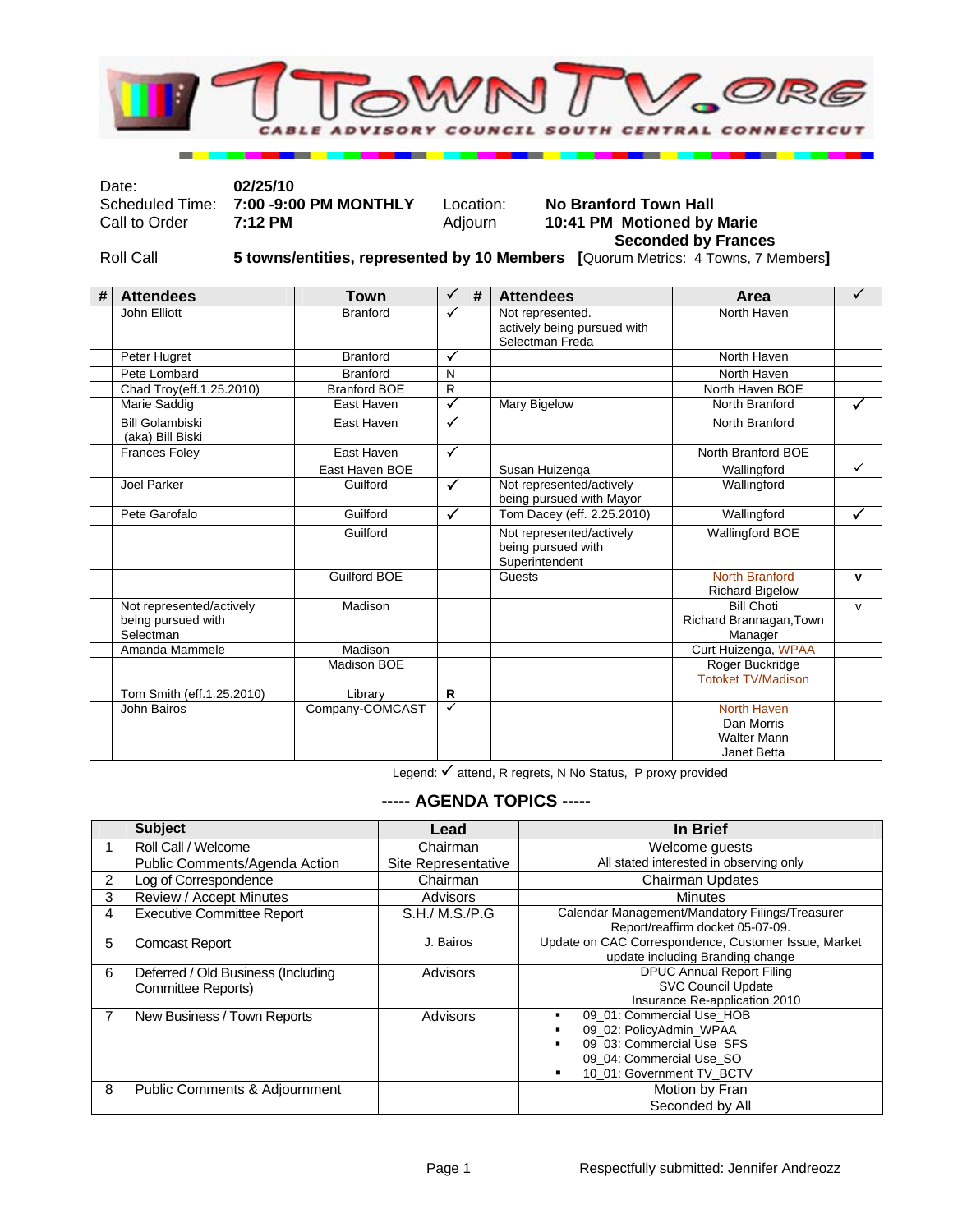ORG  $\eta$ OUTH CENTRAL CONNECTICUT A **DVISO** 

**----- MEETING MINUTES -----**

|                | <b>Description</b>                                                                                                                                                                                                                                                                                                                                                                                                                                                                                                          |                                                                                                                                                                                                                                            |  |  |  |
|----------------|-----------------------------------------------------------------------------------------------------------------------------------------------------------------------------------------------------------------------------------------------------------------------------------------------------------------------------------------------------------------------------------------------------------------------------------------------------------------------------------------------------------------------------|--------------------------------------------------------------------------------------------------------------------------------------------------------------------------------------------------------------------------------------------|--|--|--|
| 1              | Roll Call / Welcome/ Public Comments:<br>All indicated observation only. D. Morris made the following known: First Selectman Freda asked him to become a member of<br>council and he wants to see how meetings go before he decides what to do. Will not be a member of a local access station board if<br>he becomes a council member. R. Bigelow - Branford Case gives him some pause-interested in outcome. Comments may be<br>forthcoming in writing. (Note: M. Cooke called 2.25.2010 indicating intention to attend.) |                                                                                                                                                                                                                                            |  |  |  |
|                | <b>AGENDA</b><br>Amend Agenda to handle Community Access Subcommittee Report AFTER New Business<br>Amend Agenda to Treat Case Review as Public Hearing with Public Comments before & after & as acknowledge by Chairman for<br>points of clarification --2minutes per public participant<br>Log of Correspondence                                                                                                                                                                                                           |                                                                                                                                                                                                                                            |  |  |  |
|                |                                                                                                                                                                                                                                                                                                                                                                                                                                                                                                                             | Review / Accept Sept Minutes                                                                                                                                                                                                               |  |  |  |
|                |                                                                                                                                                                                                                                                                                                                                                                                                                                                                                                                             | <b>Executive Committee Reports</b><br>Amend Agenda to hear Comcast Report to give Treasurer time to arrive to report on Insurance<br>Treasurer, Secretary, Chairman (Recap Landscape presentation on 7TownTV.org)<br><b>Comcast Report</b> |  |  |  |
|                |                                                                                                                                                                                                                                                                                                                                                                                                                                                                                                                             | Deferred / Old Business (Includes Committee Reports)<br>ETV Report on E Haven Investigation of Government Funds for Access /Equipment Purchase Irregularities, Insurance Re-<br>application 2010                                           |  |  |  |
|                |                                                                                                                                                                                                                                                                                                                                                                                                                                                                                                                             | DPUC Annual Report Filing, SVC Council Update, Insurance Re-application 2010New Business / Town Reports *<br>Cases Filed Since last Meeting (posted at 7TownTV.org **                                                                      |  |  |  |
| $\overline{2}$ |                                                                                                                                                                                                                                                                                                                                                                                                                                                                                                                             | Public Comments & Adjournment<br>Correspondence LOG - Activity Since Sept 2009                                                                                                                                                             |  |  |  |
|                |                                                                                                                                                                                                                                                                                                                                                                                                                                                                                                                             | <b>a.</b> Bank Statements - Guilford Bank                                                                                                                                                                                                  |  |  |  |
|                |                                                                                                                                                                                                                                                                                                                                                                                                                                                                                                                             | b. Appointment correspondence: Branford BOE (Chad Roy), Library (Tom Smith), Wallingford (Tom E. Dacey                                                                                                                                     |  |  |  |
|                |                                                                                                                                                                                                                                                                                                                                                                                                                                                                                                                             | thru June 30, 2012), North Haven (expect new member in March), Madison. (Interim Appointment of a                                                                                                                                          |  |  |  |
|                |                                                                                                                                                                                                                                                                                                                                                                                                                                                                                                                             | volunteer as not been confirmed.) DRAFTChairman Huizenga's status. - Letter read into record after citing<br>there has been no reply. Mr. Dacey was asked if this addressed his concerns about Chairman's eligibility to                   |  |  |  |
|                |                                                                                                                                                                                                                                                                                                                                                                                                                                                                                                                             | serve representing Wallingford. He said Yes. Changed to: Chairman Huizenga's status. - Letter read into                                                                                                                                    |  |  |  |
|                |                                                                                                                                                                                                                                                                                                                                                                                                                                                                                                                             | record. Link here. No reply from Mayor before meeting. Mr. Dacey said "not at this time" when asked if there                                                                                                                               |  |  |  |
|                |                                                                                                                                                                                                                                                                                                                                                                                                                                                                                                                             | were any open concerns on this topic.                                                                                                                                                                                                      |  |  |  |
| с.             |                                                                                                                                                                                                                                                                                                                                                                                                                                                                                                                             | ETV follow-up package on the Issue reviewed at Sept. Meeting.- Subcommittee report Old Business                                                                                                                                            |  |  |  |
|                | d.                                                                                                                                                                                                                                                                                                                                                                                                                                                                                                                          | GCTV & WPAA Return Line Site Surveys with Stations and Comcast                                                                                                                                                                             |  |  |  |
|                | е.                                                                                                                                                                                                                                                                                                                                                                                                                                                                                                                          | DPUC 9.23.2009 Docket 09-04-25 Decision-received                                                                                                                                                                                           |  |  |  |
|                | f.                                                                                                                                                                                                                                                                                                                                                                                                                                                                                                                          | Bankruptcy notice -appears to be Comcast mail, improperly address Comcast payments, concerns about                                                                                                                                         |  |  |  |
|                |                                                                                                                                                                                                                                                                                                                                                                                                                                                                                                                             | increase premiums and less channels on lower non-digital tiers.- Mail with checks delivered to Customer Care                                                                                                                               |  |  |  |
|                |                                                                                                                                                                                                                                                                                                                                                                                                                                                                                                                             | in North Branford; some hand-delivered to Comcast at this Meeting.<br>Cable Company correspondence – See Company report Section 5                                                                                                          |  |  |  |
|                | g.<br>h.                                                                                                                                                                                                                                                                                                                                                                                                                                                                                                                    | Case inquiries - see case documents- See New Business Section 7 and Cases on website.                                                                                                                                                      |  |  |  |
|                | i.                                                                                                                                                                                                                                                                                                                                                                                                                                                                                                                          | ACM-CT Updates on PEGPETIA - posted to ACM CT section of 7TownTV site.- Comprehensive List                                                                                                                                                 |  |  |  |
|                | j.                                                                                                                                                                                                                                                                                                                                                                                                                                                                                                                          | Insurance reapplication. Binder. Invoice. Check Processing expectations by 2.26.2010                                                                                                                                                       |  |  |  |
|                | k.                                                                                                                                                                                                                                                                                                                                                                                                                                                                                                                          | Political Programming Policy $-1$ <sup>st</sup> candidate for statewide office using Access stations – policy reminders                                                                                                                    |  |  |  |
|                |                                                                                                                                                                                                                                                                                                                                                                                                                                                                                                                             | distributed and posted to ACM CT page- Candidate John Mertens trying to get on all access channels in CT;                                                                                                                                  |  |  |  |
|                |                                                                                                                                                                                                                                                                                                                                                                                                                                                                                                                             | Each town has different rules, political programming generally treated as public access                                                                                                                                                    |  |  |  |
|                | ı.                                                                                                                                                                                                                                                                                                                                                                                                                                                                                                                          | ETV sound quality - had checked by Comcast- Came back okay on Comcast equipment                                                                                                                                                            |  |  |  |
|                |                                                                                                                                                                                                                                                                                                                                                                                                                                                                                                                             | m. ACM correspondence - CAP Act -seeking congressional support/- information is on ACM website; Chris                                                                                                                                      |  |  |  |
|                |                                                                                                                                                                                                                                                                                                                                                                                                                                                                                                                             | Murphy signed on at this time<br>ACM NE attendance and eligibility for discounts - ETV, WPAA. BCTV attendees but not eligible.                                                                                                             |  |  |  |
|                | n.<br>о.                                                                                                                                                                                                                                                                                                                                                                                                                                                                                                                    | October Meeting cancelled due to lack of quorum. Community Access Subcommittee Appointed with Peter,                                                                                                                                       |  |  |  |
|                |                                                                                                                                                                                                                                                                                                                                                                                                                                                                                                                             | Joel, Chad & Marie. Marie unable to attend. Chairman as ex officio                                                                                                                                                                         |  |  |  |
|                | р.                                                                                                                                                                                                                                                                                                                                                                                                                                                                                                                          | DPUC correspondence - Verification of appointment regulation, return-line eligibility for PEGPETIA                                                                                                                                         |  |  |  |
|                | q.                                                                                                                                                                                                                                                                                                                                                                                                                                                                                                                          | Customer Inquiry about channel RETRO TV available on ATT referred to Comcast - closed.                                                                                                                                                     |  |  |  |
|                | r.                                                                                                                                                                                                                                                                                                                                                                                                                                                                                                                          | ACM National Membership Renewal; shared service                                                                                                                                                                                            |  |  |  |
|                | s.                                                                                                                                                                                                                                                                                                                                                                                                                                                                                                                          | ACM- National Conference July 7-10 Pittsburgh PA Link on 7TowTV home page                                                                                                                                                                  |  |  |  |
|                | t.                                                                                                                                                                                                                                                                                                                                                                                                                                                                                                                          | Meeting Change to Feb 25 correspondence                                                                                                                                                                                                    |  |  |  |
|                | u.                                                                                                                                                                                                                                                                                                                                                                                                                                                                                                                          | CT ACM Legislative Alert - CT ACM Page will be update. - related to legislation at CT level that will be<br>reintroduced as to community access this year                                                                                  |  |  |  |
|                | ۷.                                                                                                                                                                                                                                                                                                                                                                                                                                                                                                                          | Comcast Annual Subsidy check \$2000 received and deposited                                                                                                                                                                                 |  |  |  |
|                |                                                                                                                                                                                                                                                                                                                                                                                                                                                                                                                             | w. NHTV – letter received on Dec. 29 <sup>th</sup> regarding to the name change to CCTV (Connecticut Community                                                                                                                             |  |  |  |
|                |                                                                                                                                                                                                                                                                                                                                                                                                                                                                                                                             | Television Inc); filed with Secretary of state                                                                                                                                                                                             |  |  |  |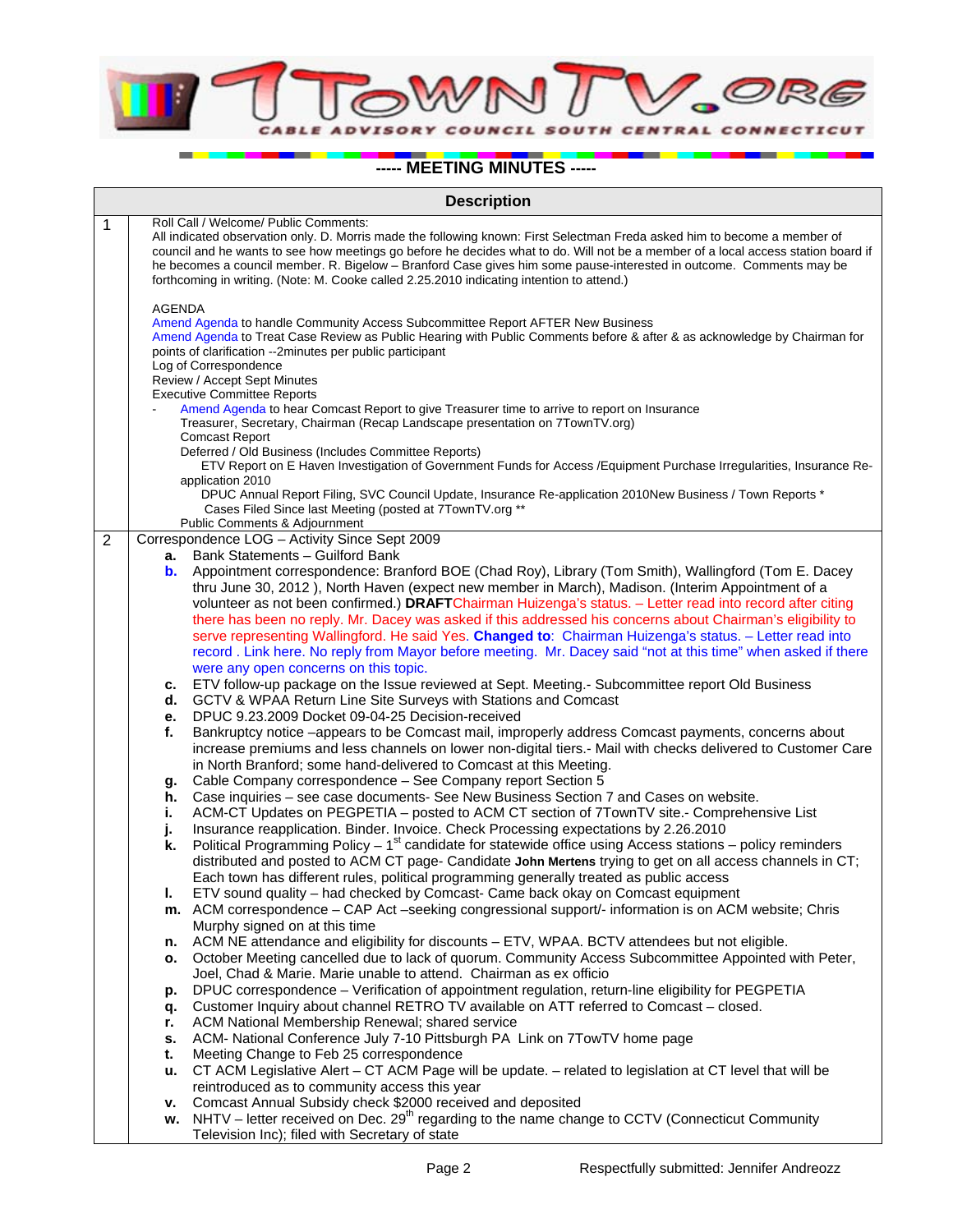

|                |           | x. WPAA board asked DPUC for review of 60/40 Funding Formulae. Joel has expressed concern on behalf of             |
|----------------|-----------|--------------------------------------------------------------------------------------------------------------------|
|                |           | GCTV. (see New Business)                                                                                           |
|                | у.        | Letter sent to Comcast asking for router upgrade options/costs                                                     |
|                |           | z. Active inquiries on carrier logo use on web sites by Councils and Access Groups                                 |
| 3              |           | Distributions via Website of cases and minutes & Commercial Use Draft resolution (hard copies available if needed) |
| $\overline{4}$ |           | <b>Executive Committee Reports</b>                                                                                 |
|                | Chairman: |                                                                                                                    |
|                | а.        | Council's 2009 Annual Report Filed: Inclusive of advisor corrections, annual Financial Statement and minutes       |
|                |           | Publicly available on 7TownTV.org                                                                                  |
|                | b.        | SVC Update1 - U-verse launches Wallingford 19 & 20 [2.10.2010]. Topics: Use of ATT & U-verse Branding -            |
|                |           | rules of use pending delivery. ATT 2004 rule forbid use. to be used by any entity without permission or            |
|                |           | following branding rules; Chairman has asked for a copy of the branding rules to local entities can see if they    |
|                |           | desire; secretary has been asked to correspond with all community websites to understand that the                  |
|                |           | name can be used, but not logo (waiting to hear details for optional use from AT&T)                                |
|                | c.        | SVC Update2 - More activity reported in Guilford and ETV as of discussions, but no hookups (AT&T                   |
|                |           | UVERSE); emailed to ask what ETV's phone numbers was - last communication; EH is hooking up 18 & 20,               |
|                |           | 19 is at a separate; Guilford is anticipating a possible move and will not think about it until move is decided;   |
|                |           | Wallingford has government channel up; VBrick handled recent Wallingford AT&T outdoor box issue; VBrick            |
|                |           | has been pleasant and helpful to ETV                                                                               |
|                | d.        | AT&T does not include customers count. It was suggested that request for audit can be submitted to DPUC            |
|                | е.        | Legislation – Energy & Technology activity expected in this session. Keep up with activity by using search on      |
|                |           | http://www.7towntv.org/cablelaw.html . Reaffirmation of Docket 05-07-09 on PEG Staff eligibility for Council       |
|                |           | Appointment - requested (See Motion)                                                                               |
|                | f.        | Landscape Presentation including review of 2002 Advisory Ruling and Bicycling (PowerPoint on 7TownTV               |
|                |           | with case information)                                                                                             |
|                | g.        | Return line commitment in Franchise is 18 months notice. Comcast has been more responsive.                         |
|                |           | Treasurer Report: Page 3 of 2009 Annual Report locate (link here), Insurance Invoice \$3550/Bill Process.          |
|                | h.        | Insurance Reapplication Process - went through and midstream we got the letter from NHTV; underwriting             |
|                |           | risks, NH is withdrawing from the insurance process - Reapplied as 6 towns; NH did not give a definitive           |
|                |           | reason as to withdrawal; has been no further communication except for underwriter and agent; decided to            |
|                |           | charge the same amount - about \$590 per each of the 6 towns; See motion - each will pay \$510                     |
|                | i.        | East Haven & Wallingford sent more than 3 people; eligible for adjustment for insurance review See motion          |
|                |           | Secretary Report:                                                                                                  |
|                | j.        | Calendar Mtg notice function via Google calendar. More testing needed. Web version - consensus. Nice.              |
|                |           | Features allows acknowledgement of meeting attendance, email notifications, takes burden off of secretary;         |
|                |           | referenced with agenda on the website; will attempt again for March meeting with fallback of Marie sending it      |
|                |           | out                                                                                                                |
|                | k.        | What are Access Organization Mandatory Filings Public Charities if solicitations exceed \$50,000. \$50 filing      |
|                |           | fee. This does include grants like PEGPETIA. Ruling on Subscriber Funding still under review.                      |
|                | I.        | ACM started CT chapter; ETV board decided to match Marie's contribution; \$400 total; Advocates to                 |
|                |           | CACSCC to help fund the new chapter; "We really need a voice in Hartford" 7town tv is providing support with       |
|                |           | CT_ASM Page on 7TownTV.org website. http://www.7towntv.org/ct_acm.html                                             |
|                |           | m. Organization is open to any producers, community group, or staff; PEG-PETA is something they are                |
|                |           | monitoring; CT chapter of Alliance for Community Monitoring (See Motions)                                          |
| 5              |           | <b>COMCAST Report</b>                                                                                              |
|                | а.        | Recap of correspondence: Inquiries about new senior discount law and impact on Comcast Customers, Rules            |
|                |           | associated with use of Comcast Logo for CACSCC or PEG, Reference on Rates for leased access requested,             |
|                |           | Sub count for North Haven to adjust subscriber number in insurance application, bill format change - anything      |
|                |           | planned as we are getting more misdirected checks from customers -outcome No.                                      |
|                |           | b. Policy Item from Other Councils: Comcast does not feel it is appropriate to broadcast                           |
|                |           | consumer/promotional information on a CTV (New Haven) bulletin. 6.2009 Access Bulletin Board -                     |
|                |           | Appropriate for Notices like Advisory Council Meetings                                                             |
|                | c.        | Beginning of In-Person Report - Marketing Update; launched ESPN On Demand; Began on screen                         |
|                |           | programming guide - auto messages went out, parental controls and settings had to be reset for premium             |
|                |           | channel - upgrade will allow remote programming of DVR (phone or internet) - There will be further updates         |
|                |           | later on in the year; Effective Feb. 1, 2010 - Price adjustments - price reductions - installations of some        |
|                |           | outlets - 5 non-recurrent prices were reduced; Distributed Pricing and Channel chart; Annually Council funds       |
|                |           |                                                                                                                    |
|                |           | with a \$2000 payment mailed and confirmed received. New Branding; The plan is to remain <i>Comcastic</i> but      |
|                |           | under new XFINITY Branding; XFINITY will be the name on the new products - customers will have bill insert         |
|                |           | as to the naming change and information - customer uniform will say XFINITY (Compared to GM having                 |
|                |           | Chevy, etc)                                                                                                        |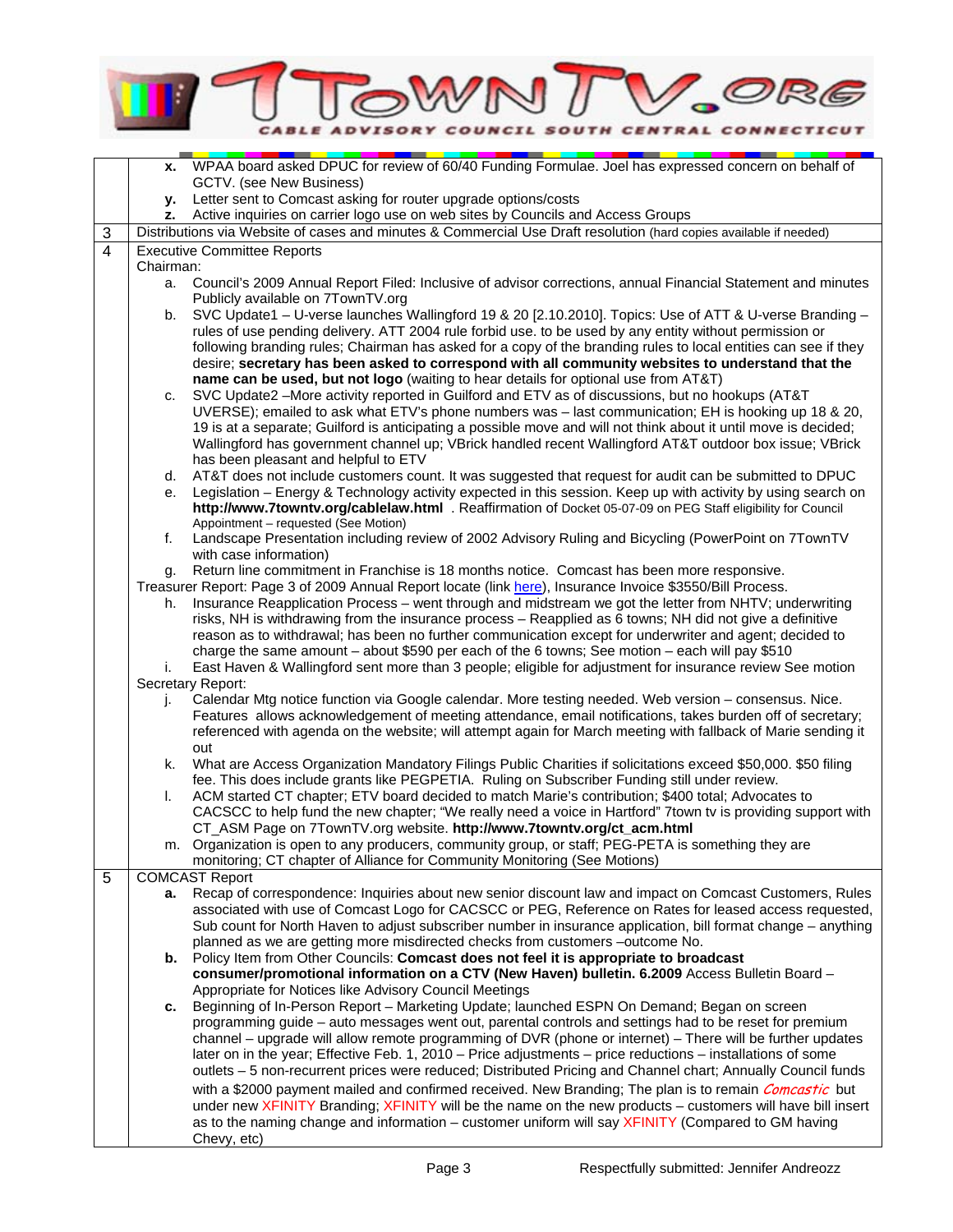

|    | d.                  | Customer mail given to company for follow-up and closure.                                                                                                                                            |
|----|---------------------|------------------------------------------------------------------------------------------------------------------------------------------------------------------------------------------------------|
|    | е.                  | Logo Use by Access Organizations not permitted. Confirmed by letter of 2/xx/2010                                                                                                                     |
|    | f.                  | CPI increase of subscriber fees. Draft Decision.\$7.17 to \$7.38 DPUC rejected Wallingford's motion to amend                                                                                         |
|    |                     | 60/40 with this change. DPUC will open as a new docket (correction from March Mtg in Blue.)                                                                                                          |
|    | g.                  |                                                                                                                                                                                                      |
| 6  | <b>OLD Business</b> |                                                                                                                                                                                                      |
|    | а.                  | ETV became aware last fall that there was an East Haven line item for \$1500 for funding for Channel 20; had                                                                                         |
|    |                     | existed for 10 years and ETV was not aware it was available; EH officials were cutting checks from the                                                                                               |
|    |                     | account and had a man using it for supplies and video taped DARE events for profit; none of last year's                                                                                              |
|    |                     | budget was expunged; expanded to say town taping of meetings - town will reimburse ETV for the tapings; 1                                                                                            |
|    |                     | piece of equipment purchased by DARE man (dvd copier) who turned it over to the town who handed it to                                                                                                |
|    |                     | ETV; it is now inventoried and available for Channel 20; Can't find backup documentation from 98-00, not                                                                                             |
|    |                     | sure where that money went; supplies bought were large amounts of dvds and chip cameras; Committee met                                                                                               |
|    |                     | 2.26 and will pursue through attorney general's office; because ETV is charitable and is registered - there are                                                                                      |
|    |                     | state statutes for funds and if people solicit the funds for other uses besides charitable organizations - will say                                                                                  |
|    |                     | that it was a solicitation from the taxpayers of East Haven; ETV is hoping for support and restitution from the                                                                                      |
|    |                     | attorney general's office and any other actions desired; EH committee will send a letter with backup                                                                                                 |
|    |                     | documentation with statues and will report at next meeting with update ----; actionable item - can now be put                                                                                        |
|    |                     | on the website - with own dvds, duplicator is available for us by other towns producers                                                                                                              |
|    | b.                  | PEG DPUC Annual Reports Due. - Only WPAA's government report has been received by CACSCC                                                                                                             |
|    |                     | 1) EH-> filed request for 30 day extension; 2) Guilford -> Joel believed it was filed 2) Branford-> Filed, copies                                                                                    |
|    |                     | will be coming to CACSCC next week; 3) North Branford -> Not sure of the status right now; 4) Wallingford->                                                                                          |
|    |                     | No extension and Not filed, working on it/Tom to Follow-up 5) Madison -> Not sure (Roger - will relay status<br>message) (See Next Steps)                                                            |
| 7a |                     | <b>TOWN REPORTS</b>                                                                                                                                                                                  |
|    | c.                  | ETV Report -> New staff person- New production manager - training right now; redoing the edit area, new                                                                                              |
|    |                     | cubicles, two final cut/pro editing suites will be set up; technical upgrades of software                                                                                                            |
|    | d.                  | Guilford -> considering combining their studios into one; continuing spotlight program as GCTV production;                                                                                           |
|    |                     | waiting for PEGPETIA Grant - got held up during Governor's Budget sweep                                                                                                                              |
|    | е.                  | North Branford ->wiring town hall with 4 robotic cameras, tricaster, so town meetings can better be covered                                                                                          |
|    | f.                  | North Haven -> Name change to Connecticut Community Television                                                                                                                                       |
|    | g.                  | Wallingford-> bought new building; 2 youth productions won ACM North East Awards including 1 <sup>st</sup> Place in                                                                                  |
|    |                     | Community Impact                                                                                                                                                                                     |
|    | h.                  | Branford -won NE production; moved studio to upper facility with new lease; robotic cameras in senior center                                                                                         |
|    |                     | for government tv; open house in April 11 <sup>th</sup> from 1-4pm – will like it on the email                                                                                                       |
|    |                     |                                                                                                                                                                                                      |
| 7b |                     | Public Hearing open on cases. Public comments opened. Cases were reviewed to determine what updates were                                                                                             |
|    |                     | needed in the file. See Motions.                                                                                                                                                                     |
|    | a.                  | 09_01: Commercial Use_HOB -- Final disposition at each station reported. Use of amputation reported and discussed as                                                                                 |
|    |                     | improper action as it is non-compliant with Credit Policy. ETV never scheduled. Will take back to Board the #50 addressed                                                                            |
|    | b.                  | web site issues but other commercial use items which are not clear in any policies are still an issue with production.<br>09_02: PolicyAdmin_WPAA - No additions known. No formal response from WPAA |
|    | c.                  | 09 03: Commercial Use SFS - No additions.                                                                                                                                                            |
|    | d.                  | 09_04: Commercial Use_SO --- Final disposition - Producer Making Changes. Notification status to Mr. Gravino to be                                                                                   |
|    |                     | confirmed (See Next Steps).                                                                                                                                                                          |
|    | е.                  | 10_01: Government TV_BCTV-- Final disposition depending on FOI research (See Next Steps).                                                                                                            |
| 8  |                     | <b>Public Comments:</b>                                                                                                                                                                              |
|    | a.                  | Richard - Has bad thoughts about what happened to gentlemen in BCTV case                                                                                                                             |
|    | b.                  | Dan - None; will consider submitting comments in writing                                                                                                                                             |
|    | c.                  | Janet - None                                                                                                                                                                                         |
|    | d.                  | Walter-None                                                                                                                                                                                          |
|    |                     | Adjourn at 10:41                                                                                                                                                                                     |
|    |                     |                                                                                                                                                                                                      |

## **----- MOTIONS / ACTION ITEMS -----**

| <b>Business</b> | <b>Motion</b>                      | By                                     | Vote                                             |
|-----------------|------------------------------------|----------------------------------------|--------------------------------------------------|
| Old             | Motion to adopt Sept 2009 Minutes. | V. Marie<br>$2^{nd}$ by Pete<br>Hugret | Passed.<br>Members not in<br>attendance in Sept. |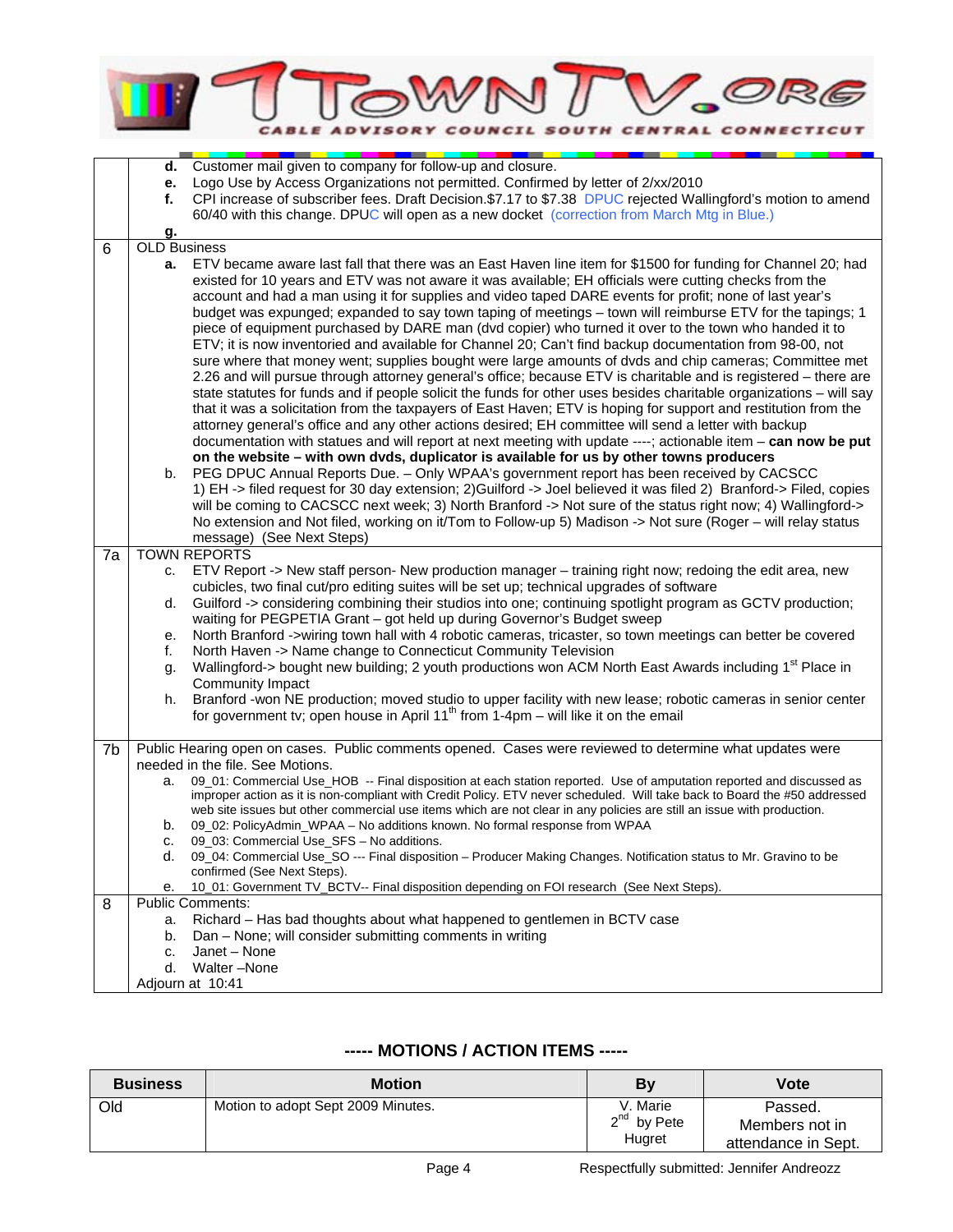

|                                               |                                                                                                                                                                                                                                                                                                                                                                                                                                                                                                                                                                                                                                                             |                                        | abstained - Joel<br>Parker/Tom Dacey                                          |
|-----------------------------------------------|-------------------------------------------------------------------------------------------------------------------------------------------------------------------------------------------------------------------------------------------------------------------------------------------------------------------------------------------------------------------------------------------------------------------------------------------------------------------------------------------------------------------------------------------------------------------------------------------------------------------------------------------------------------|----------------------------------------|-------------------------------------------------------------------------------|
| Old                                           | In prep for 2010 CT Legislative session - Motion to uphold<br>the outcome of Docket 05-07-09 originated by CACSCC<br>that Community Access staff from the access entities in<br>the service area should not be eligible to serve on<br>Advisory councils.                                                                                                                                                                                                                                                                                                                                                                                                   | V. Marie<br>$2^{nd}$ by Pete<br>Hugret | <b>Unanimous</b>                                                              |
| Old                                           | Given the change in participation in the shared service for<br>Broadcast Insurance from 7 to 6 towns CACSCC will cover<br>$1/7th$ of the premium so that the impact is not punitive to<br>remaining 6 towns.                                                                                                                                                                                                                                                                                                                                                                                                                                                | V. Marie<br>$2nd$ by John<br>Elliott   | Unanimous                                                                     |
| Old                                           | Accept report of chairman on the participation of ETV and<br>WPAA in the ACM Conference making them eligible for a<br>rebate of \$80 and \$60 respectively which will appear in the<br>Insurance Billing as a discount                                                                                                                                                                                                                                                                                                                                                                                                                                      | Treasurer<br>$2^{nd}$ by Marie         | Passed.<br>Members not in<br>attendance abstain -<br>Joel Parker/Tom<br>Dacey |
| <b>New</b>                                    | Marie asks the CACSCC to match her \$200 donation to<br>CT ACM chapter                                                                                                                                                                                                                                                                                                                                                                                                                                                                                                                                                                                      | V. Marie<br>$2nd$ by John              | Unanimous                                                                     |
| <b>New</b><br>09_01:<br>Commercial<br>Use_HOB | Advise all PEGS to clarify what constitutes commercial<br>use such that it is the consensus of the council that .com<br>is a commercial web address, advertising includes<br>testimonials formats, product placement, overlays of<br>corporate logos or related branding, and guest or host<br>telephone numbers esp. when the content of the program<br>is related to the business interests of the presenter.<br>Concurrently clarify the informational nature of the content<br>allows for inclusion of content by overlays related to<br>information such as .org, .info and tv web addresses or<br>contact information related to non-profit services. | V.Marie<br>$2^{nd}$ by Frances         | Tabled for<br>Subcommittee Report<br>Per Committee                            |
| <b>New</b><br>09 01:<br>Commercial<br>Use_HOB | Advise all PEGS to modify Distribution Forms to request<br>that producer identify any program related website that is<br>partnered with the TV production and extend the<br>commercial use criteria to program specific websites such<br>that their can be no lotteries, gift enterprises, sales, etc.                                                                                                                                                                                                                                                                                                                                                      | V. Marie<br>$2^{nd}$<br>by Frances     | Joel, Bill, Tom abstain<br>PASS.                                              |
| <b>New</b><br>09_02: Policy<br>Admin_WPAA     | Advise that if direct contact with the board is expected by<br>advisors that the contact email and telephone contact<br>information be submitted concurrent with the annual report<br>filing.                                                                                                                                                                                                                                                                                                                                                                                                                                                               | Frances<br>$2^{nd}$ by Marie           | <b>Unanimous</b>                                                              |